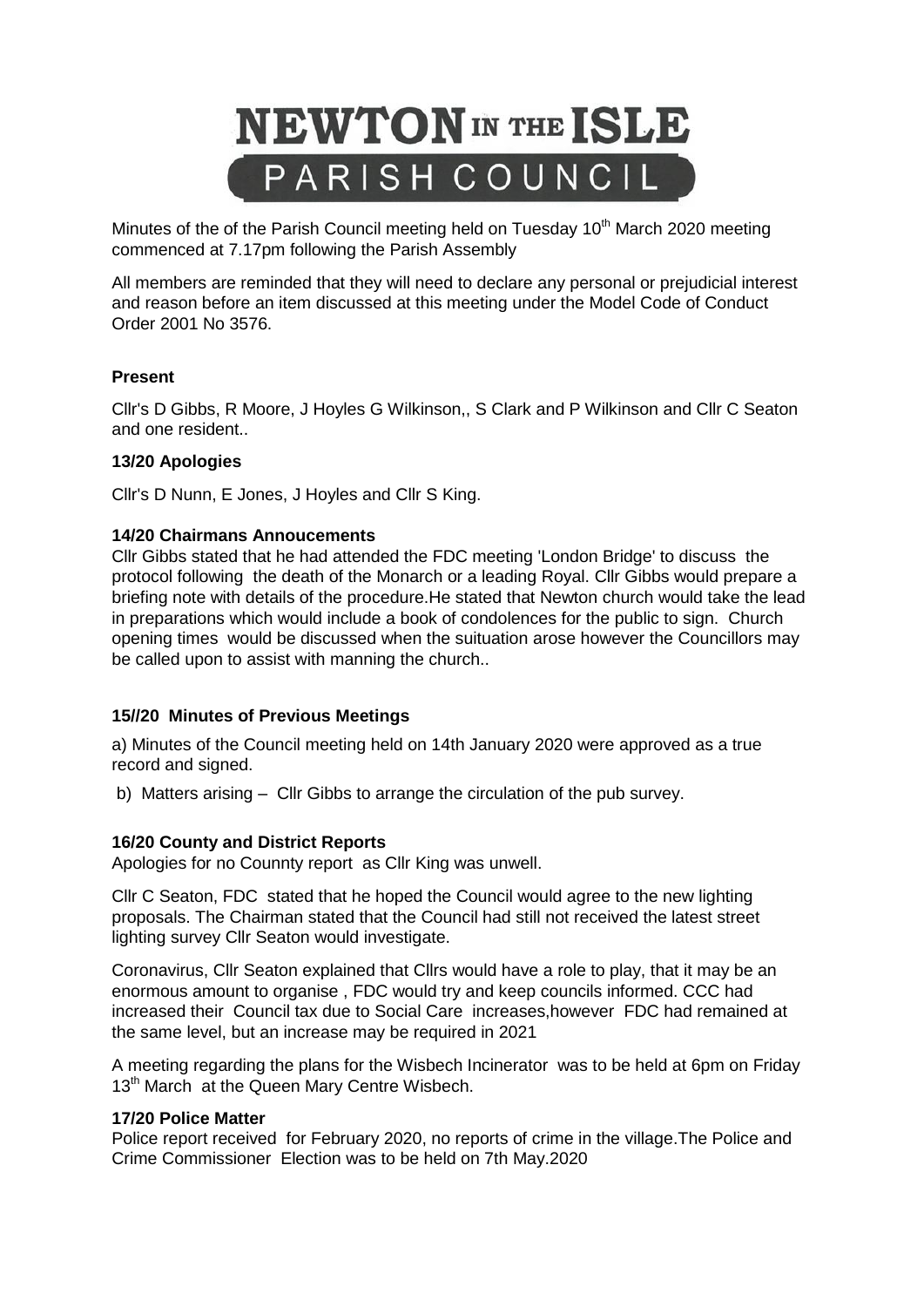### **18/20 Reports**

*a) Highways* Potholes throughout the village were reported while monitoring continued on a regular basis. Street lighting repairs all up to date.

Cllr Seaton left the meeting at 8.08pm.

*b) Village Hall* Cllr Moore stated that the event arranged for National Village Hall week.was well attended with a display of old photographs. The Village Hall Management Committee were in the process of organising VE Day Celebrations. Snagging continued on the refurbished kithchen The final Sunday lunch of the season was well attended and a regular fundraiser.

**c) Playing Field** Cllr Wilkinson stated play equipment was all in order. Fruit trees and bulb planting had been completed with the help of volunteers. Nest boxes were ready to install, although a decision was still to be confirmed on the siting of the barn owl box..A number of tasks to complete including the tidying of the wildflower meadow and copse area . Vandalism of signage had again occurred in the field, Cllr Wilkinson suggested more robust signage this was agreed, he would arrange this. A pedestrian gate not implimented yet, Cllr Moore to investigate further.. BMX track .to be commenced following completion of other tasks

*d) Streetscape.* Nothing to report due to adverse weather.

*d) Handyman Report* Nothing to report due to the recent bad weather.

**e)** *Allotments and Public Rights of Way.* – Black Dyke bridge was causing concern with deteriorating deck boarding a possible danger to riders and pedestrians. Cllr Gibbs atated that Tydd St Giles Parish Council were in the process of submitting a LHI Bid to repair the bridge.

Allotment query, the Cllrs would extend the allotment agreement for the tenant agreeing that extra time to improve the condition of his allotment should be allocated due to the adverse weather conditions. The agreement would be extended to September  $30<sup>th</sup>$  2020 when it would be reassessed.The clerk would write to the tenant

*f) Emergency Plan* - Nothing further to report. .

*g) Correspondence* A number of emails previously sent to Cllrs (see report). The planning application submitted for the school site had been rejected. LHI Bid presentation deadline for the 2021 Bid was from April  $1<sup>st</sup>$  – May 31<sup>st</sup> 2020

### *19/20 Finance Report*

The clerk previously circulated the Financial report showing outstanding invoices and the expected carryforward at the end of March.

CAPALC annual subscription £316.94 with an additional £50.00 for the Data Protection Membership Scheme *Total £366.94 cheque no 100663*

Election charges May 2019 £247.08 cheque no 100662

Hall Hire for March PC meeting £20.00 cheque no*100659*

I) *Resolved to approve payment of three invoices including the Data Protection Membership Total of Expenses £634.02 including the Data Protection Membership payment. Councillors all agreed and approved.*